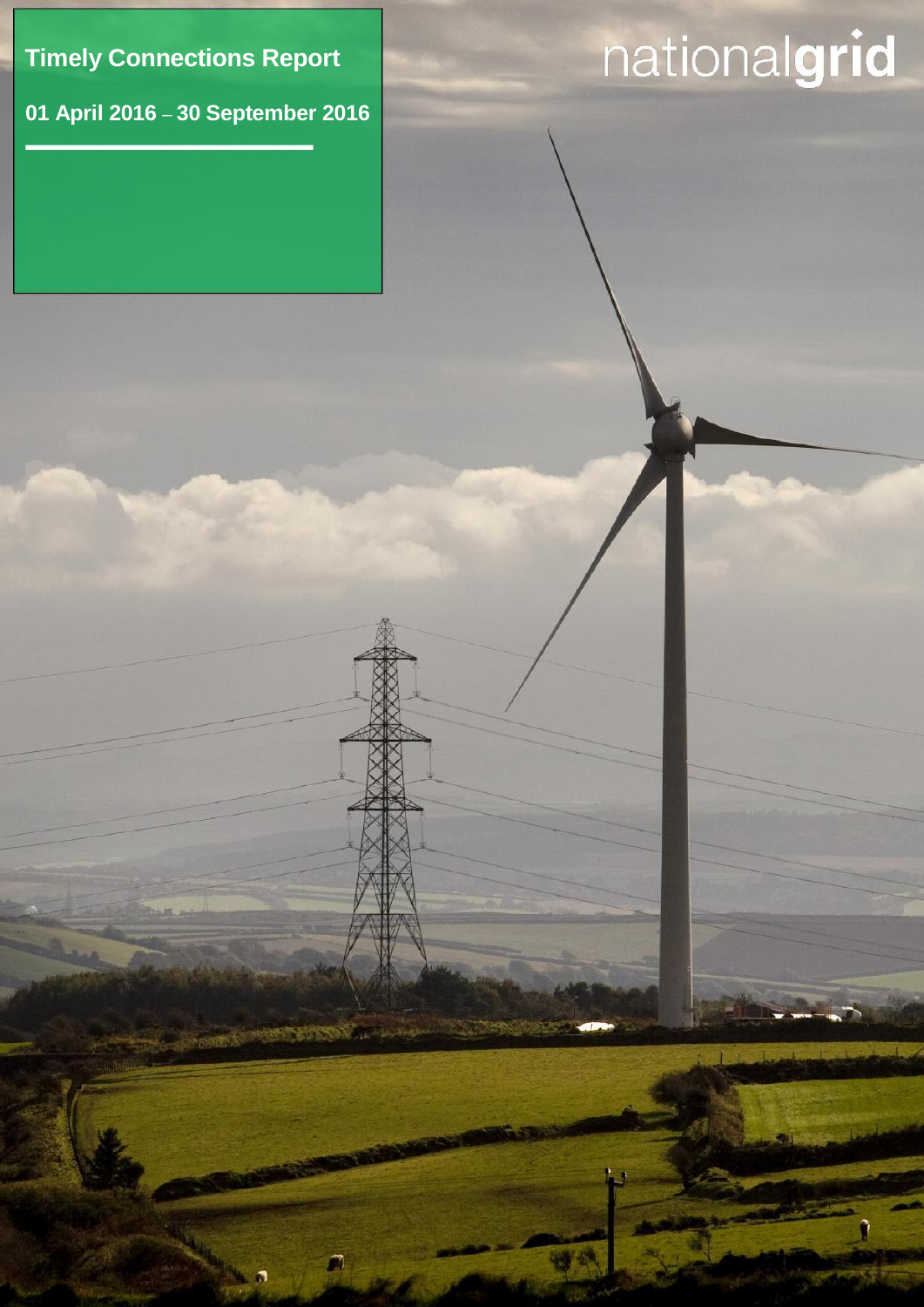# **1.1 About the Timely Connections Report ("the Report")**

The Report provides analysis of the new 124 licensed offers which have been made by National Grid, for the period 1<sup>st</sup> April 2016 to 30<sup>th</sup> September 2016.

The Report provides information on the factors that influence the connection dates being offered to customers and the timescales for connection by region. It also provides information on the type of generation seeking to connect.

In this Report we have included a section which looks at offers made under Connect and Manage arrangements and the average estimated advancement timescales provided to customers as a result a Connect and Manage offer.

#### **Previous copies of the Report can be found via the following link:**

<http://www2.nationalgrid.com/UK/Services/Electricity-connections/Industry-products/timely-connections-report/>

#### **1.2 Key findings in this period**

This period has seen an increase from the previous reporting period with 75% of offers issued meeting the requested connection date, albeit some were provided (at the request of the customer) with access restrictions which facilitated an earlier date than would have otherwise been provided.

While the amount of offers issued has decreased in this reporting period, volumes are broadly in line with the same period last year. One contributing factor to this decrease is the previous reporting period showing inflated figures due to the 'bulk statement of works process' trial that is ongoing with the DNO's (currently UPKN, WPD and SEPD). Although this trial is still ongoing the amount of bulk offers issued in this period has reduced.

For this period, the majority of applications are in England and Wales (although with a roughly equal balance of applications across each of the three Transmission Owners) and projects are still in some cases being given connection dates beyond their requested date due to the fact that there are other projects awaiting connection. This is also apparent in Scotland.

The issues highlighted in the previous report associated to the scale of the transmission reinforcements required still present a challenge in gaining planning consent and obtaining system access to complete transmission upgrade works. Many generation connections also remain in a 'scoping' phase without planning consent and therefore, there is significant uncertainty as to which generation is going to connect and in what timescales.

# **1.3 Feedback**

We are continuing to review the content and format of this Report and therefore, your views are important to us. If you would like to provide feedback or have any questions regarding this Report then please do not hesitate to contact us via the following email address:

[transmissionconnections@nationalgrid.com](mailto:transmissionconnections@nationalgrid.com)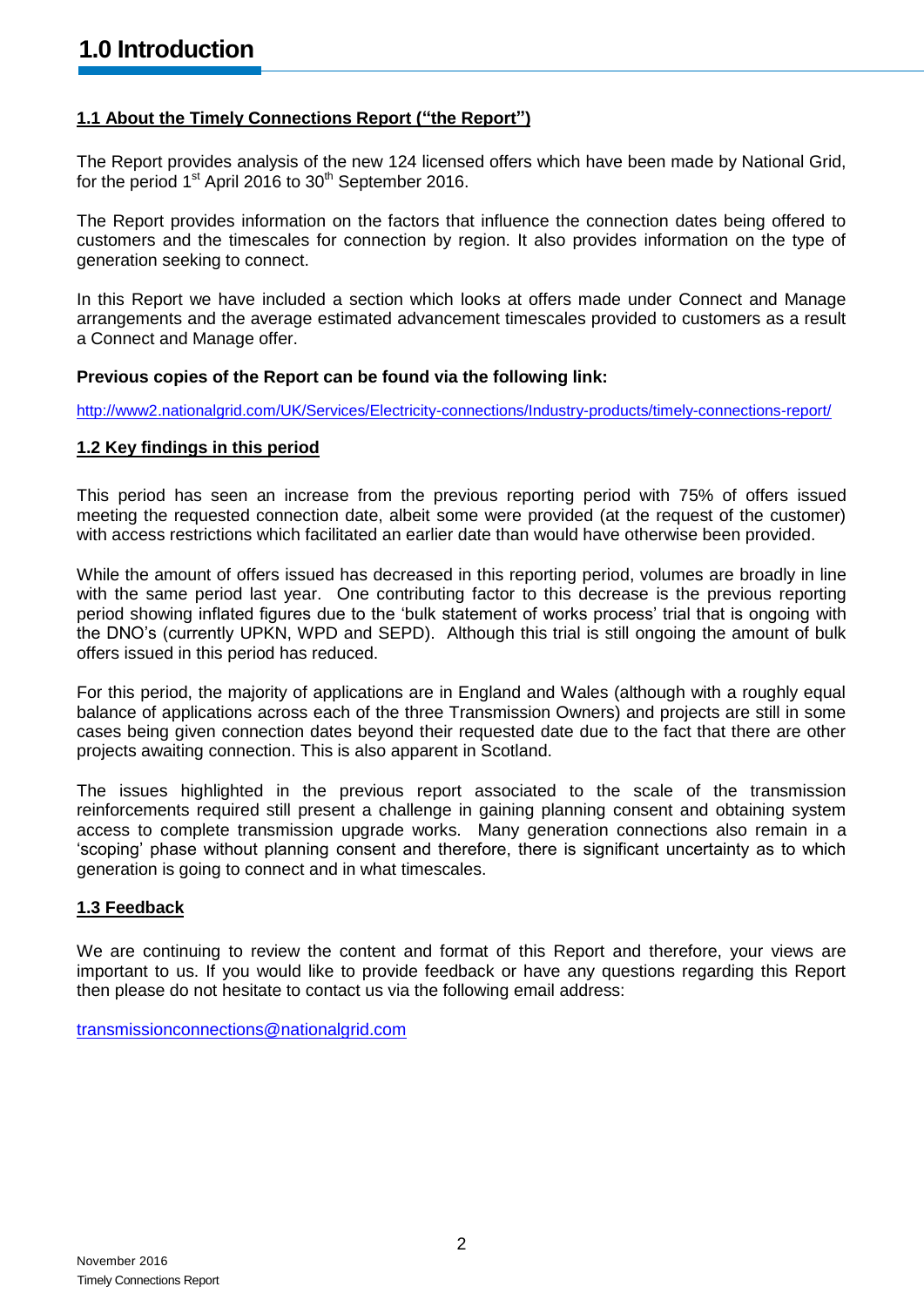# **2.0 Illustrative Connection Timescales**

Please refer to Figure 3.2 of the Electricity Ten Year Statement 2016 and Section 2 of Transmission Networks Connections Update for illustrative connection timescales. Throughout this Report the data has been grouped by reference to the geographical regions which are shown within those documents.

### 2.1 Customer requested date vs. date offered and average difference

The table below shows the number of offers made by ETYS region, the number where the connection date offered was later than that which the customer requested and the average connection date difference (in months):

| <b>ETYS Region</b>      | No. of Offers made<br>in period | No. with later<br>connection date<br>than requested | Average<br>connection date<br>difference**<br>(months) |  |
|-------------------------|---------------------------------|-----------------------------------------------------|--------------------------------------------------------|--|
| <b>SP Transmission</b>  | 30                              | 11                                                  | 29                                                     |  |
| <b>SHE Transmission</b> | 22                              | 10                                                  | 25                                                     |  |
| West England and Wales* | 34                              |                                                     | 35                                                     |  |
| <b>South England</b>    |                                 |                                                     |                                                        |  |
| <b>East England</b>     |                                 |                                                     |                                                        |  |
| <b>Northern England</b> | 25                              | 3                                                   | 9                                                      |  |
| <b>Grand Total</b>      | 124                             | 32                                                  | N/A                                                    |  |

\* Please note that many of the offers in this area relate to Embedded Generation and the offer has been viewed in the context of the offer to the DNO rather than the offer to each individual Embedded Generator as is the case for Project Progression in Scotland.

\*\* Please note that for the treatment of "staged" offers (i.e. a single contract but with more than one stage of construction and / or capacity) an average has been derived for the purposes of the connection date difference. This has been achieved by summing the difference (in months) per stage and then dividing this total by the number of stages e.g. Stage 1 advancement of 12 months and Stage 2 advancement of 6 months = total 18 months (12 + 6) divided by 2 (stages) = 9 months average difference for that single contract. This value is then added to the other values for offers made within that ETYS region to determine the average connection date difference for that region.

#### **2.2 Factors that have influenced connection dates offered**

The bar chart below shows a summary of those factors that have influenced the connection dates which have been offered during this period:



Expressed as a percentage the factors show that for the 124 offers which were issued by National Grid during the period of  $1^{st}$  October 2015 to 31<sup>st</sup> March 2016.

- 15% were based upon the anticipated standard construction timescales
- 75% met the customers requested completion date, some with interim access restrictions
- 6% DNO requested date not taking transmission works into account; and
- 4% had known or expected consent issues within the TO Area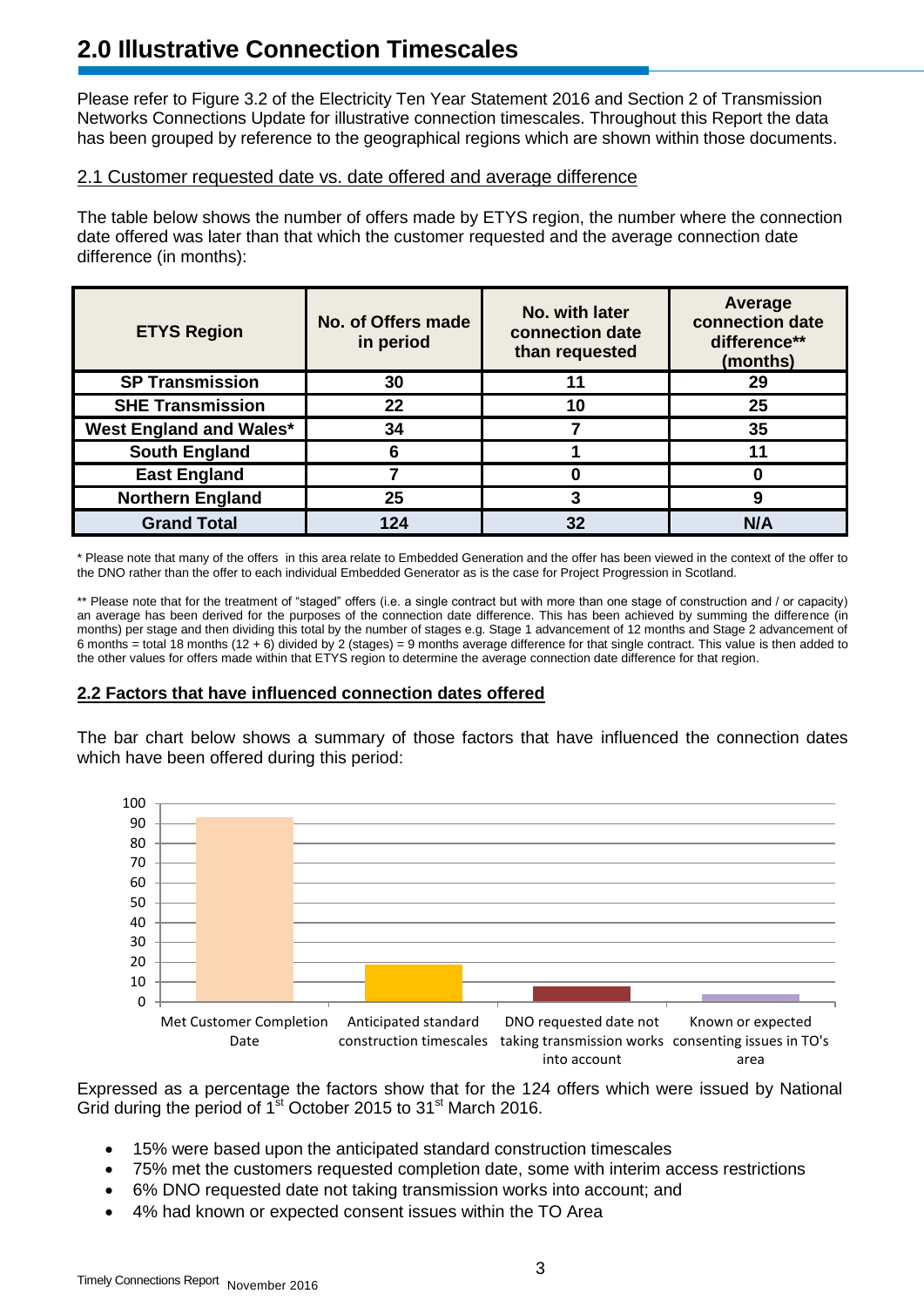| <b>ETYS Region</b>            | No. of<br><b>Offers</b><br>made in<br>period | <b>Renewable</b> | <b>Non</b><br><b>Renewable</b> | <b>Demand</b> | <b>Interconnector</b> |
|-------------------------------|----------------------------------------------|------------------|--------------------------------|---------------|-----------------------|
| <b>SP Transmission</b>        | 30                                           | 29               |                                | 0             |                       |
| <b>SHE Transmission</b>       | 22                                           | 21               |                                |               |                       |
| <b>West England and Wales</b> | 34                                           | 5                | 12                             | 17            |                       |
| <b>South East England</b>     | 6                                            |                  | 2                              | $\mathbf{2}$  | າ                     |
| <b>East England</b>           |                                              | 5                |                                |               |                       |
| <b>North England</b>          | 25                                           | 11               | 10                             | 3             |                       |
| <b>Grand Total</b>            | 124                                          | 71               | 27                             | 23            |                       |

#### **3.1 Offers made by generation type**

Note: The classification "Renewable" includes low carbon technology and the demand figures include 'bulk' project progression offers as referenced above.

The data shows that there continues to be significant interest in applications for (or modifications related to) renewable projects in Scotland whereas in England and Wales the applications are for a broader spectrum of technology types. The more prominent effect of various Embedded Generation technology types in certain areas within England and Wales can also be seen (primarily) in West England and Wales.

#### **3.2 Offers made by generation size**

| <b>ETYS Region</b>       | <b>No. of Small</b><br><b>Offers made</b> | No. of Large<br><b>Offers made</b> | No. of Demand<br><b>Offers made</b> |
|--------------------------|-------------------------------------------|------------------------------------|-------------------------------------|
| <b>SHE Transmission</b>  |                                           | 16                                 |                                     |
| <b>SP Transmission</b>   | 18                                        | 12                                 |                                     |
| <b>England and Wales</b> |                                           | 40                                 | 23                                  |

Notes - does not include interconnectors and the majority of the 'Demand' offers in England and Wales relate to 'small' Embedded Generation rather than new demand connections. In terms of sizes the classification is as follows:

 $\Box$ A "Small" generator is a site that is: <10MW in SHE Transmission, <30MW in SP Transmission, <50MW across the England and Wales regions.

 $\Box$ A "Large" generator is a site that is: >10MW in SHE Transmission, >30MW in SP Transmission, >100MW across the England and Wales regions.

 $\Box$ The classification of "Medium" generator exists in the England and Wales regions and is a site that is >50MW and <100MW. No Medium sized offers were made in the period which is covered by this Report.